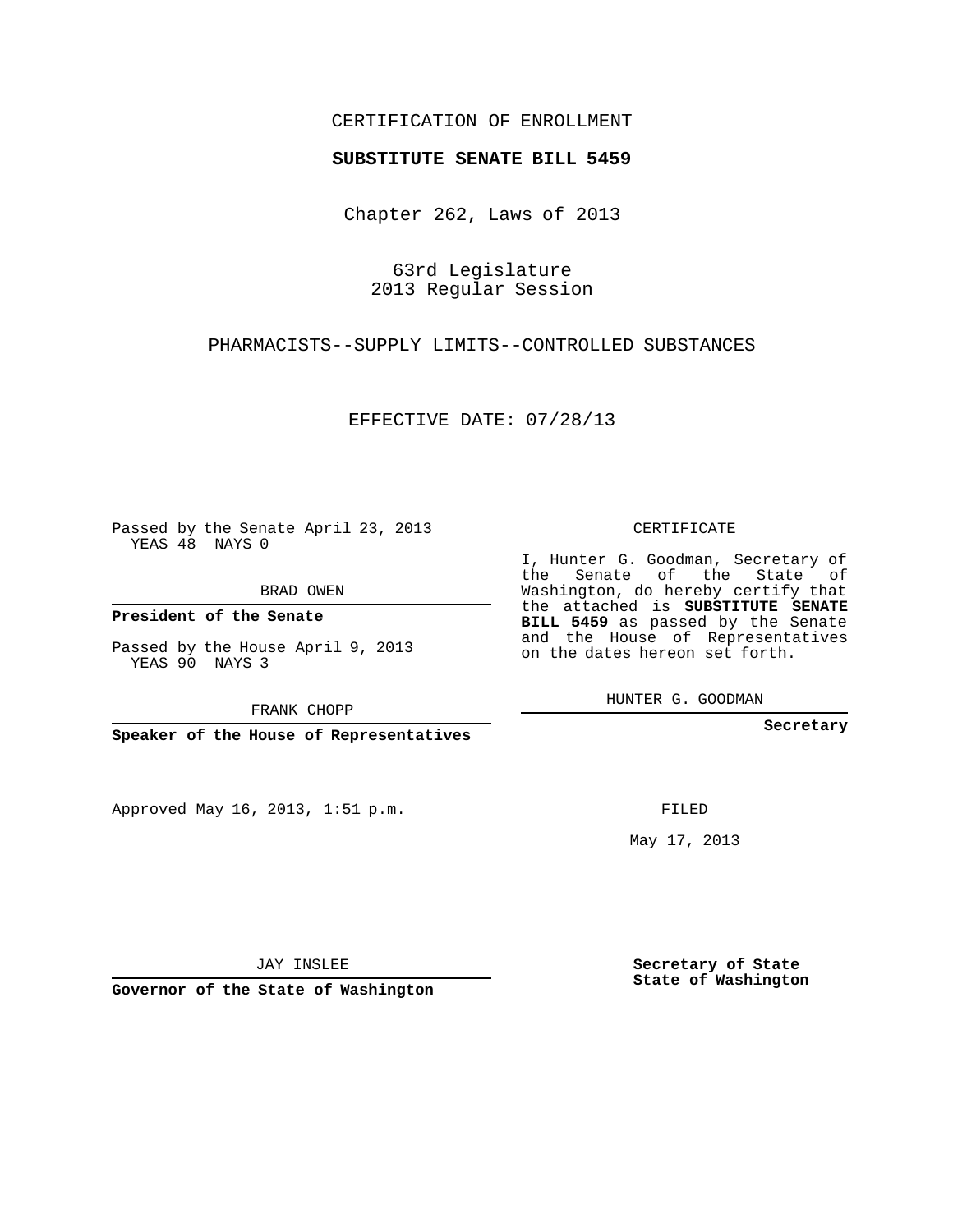## **SUBSTITUTE SENATE BILL 5459** \_\_\_\_\_\_\_\_\_\_\_\_\_\_\_\_\_\_\_\_\_\_\_\_\_\_\_\_\_\_\_\_\_\_\_\_\_\_\_\_\_\_\_\_\_

\_\_\_\_\_\_\_\_\_\_\_\_\_\_\_\_\_\_\_\_\_\_\_\_\_\_\_\_\_\_\_\_\_\_\_\_\_\_\_\_\_\_\_\_\_

AS AMENDED BY THE HOUSE

Passed Legislature - 2013 Regular Session

**State of Washington 63rd Legislature 2013 Regular Session**

**By** Senate Health Care (originally sponsored by Senators Becker, Keiser, Parlette, Dammeier, and Kline)

READ FIRST TIME 02/20/13.

 AN ACT Relating to requiring ninety-day supply limits on certain drugs dispensed by a pharmacist; and adding a new section to chapter 18.64 RCW.

BE IT ENACTED BY THE LEGISLATURE OF THE STATE OF WASHINGTON:

 NEW SECTION. **Sec. 1.** A new section is added to chapter 18.64 RCW to read as follows:

 (1) A pharmacist may dispense not more than a ninety-day supply of a drug other than a controlled substance pursuant to a valid prescription that specifies an initial quantity of less than a ninety-day supply followed by periodic refills of that amount if all of the following requirements are satisfied:

 (a) The patient has completed an initial thirty-day supply of the drug. However, if the prescription continues the same medication as previously dispensed in a ninety-day supply, the initial thirty-day supply under this subsection (1) is not required;

 (b) The total quantity of dosage units dispensed does not exceed the total quantity of dosage units authorized by the prescriber on the prescription including refills;